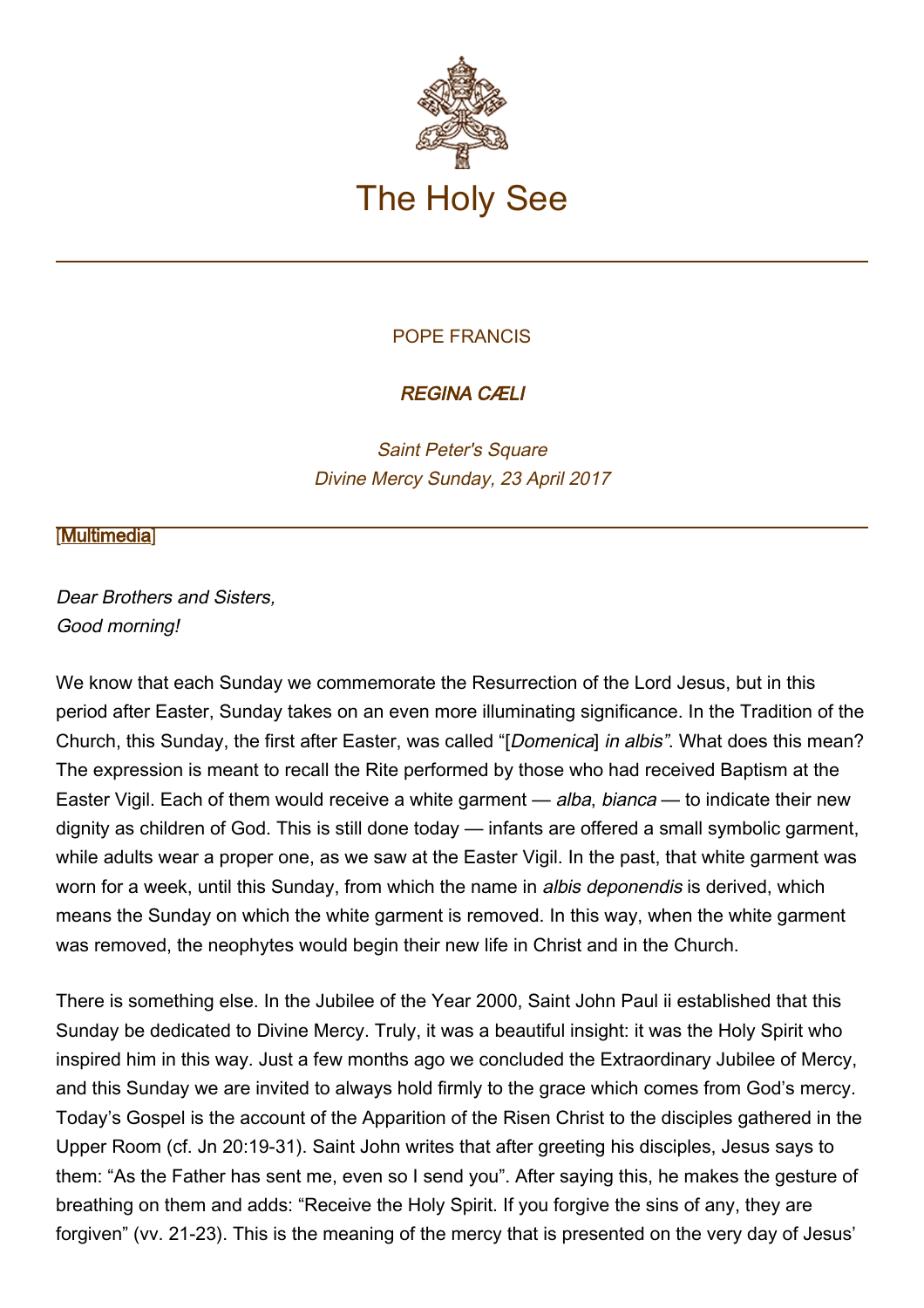Resurrection as the forgiveness of sins. The Risen Jesus passed on to his Church, as her first task, his own mission of bringing to all the concrete message of forgiveness. This is the first task: to announce forgiveness. This visible sign of his mercy brings with it peace of heart and joy of the renewed encounter with the Lord.

Mercy in the light of Easter enables us to perceive it as a true form of awareness. This is important: mercy is a true form of awareness. We know that it is experienced through many forms. It is experienced through the senses, it is experienced through intuition, through reason and even other forms. Well, it can also be experienced in mercy, because mercy opens the door of the mind in order to better understand the mystery of God and of our personal existence. Mercy enables us to understand that violence, rancour, vengefulness have no meaning, and the first victim is whoever feels these sentiments, because he deprives himself of his own dignity. Mercy also opens the *door of the heart* and allows one to express closeness especially to those who are lonely and marginalized, because it makes them feel as brothers and sisters, and as children of one Father. It favours recognition of those who need consolation and helps one find the appropriate words so as to give comfort.

Brothers and sisters, mercy warms the heart and makes it sensitive to the needs of brothers and sisters with sharing and participation. Thus, mercy requires everyone to be instruments of justice, reconciliation and peace. Let us never forget that mercy is the keystone in the life of faith, and the concrete form by which we make Jesus' Resurrection visible.

May Mary, Mother of Mercy, help us to believe and joyfully experience all this.

## After the Regina Caeli:

Dear brothers and sisters, yesterday, in Oviedo, Spain, the priest Luis Antonio Rosa Ormières was declared Blessed. He lived in the 19th century, putting his many human and spiritual qualities at the service of education, and for this reason he founded the Congregation of the Sisters of the Guardian Angel. May his example and his intercession help in particular those who work in schools and in the educational field.

I wholeheartedly greet all of you, faithful from Rome and pilgrims from Italy and from so many countries, in particular the Confraternity of Saint Sebastian from Kerkrade, The Netherlands, the Nigerian Catholic Secretariat and the Liebfrauen parish of Bocholt, Germany.

I greet the Polish pilgrims and express heartfelt appreciation for the initiative of Caritas Poland in support of many families in Syria. A special greeting goes to the devotees of Divine Mercy who gathered today in the Church of Santo Spirito in Sassia; as well as to the "Race for Peace", a relay race that starts today from this Square and ends in Wittenberg, Germany.